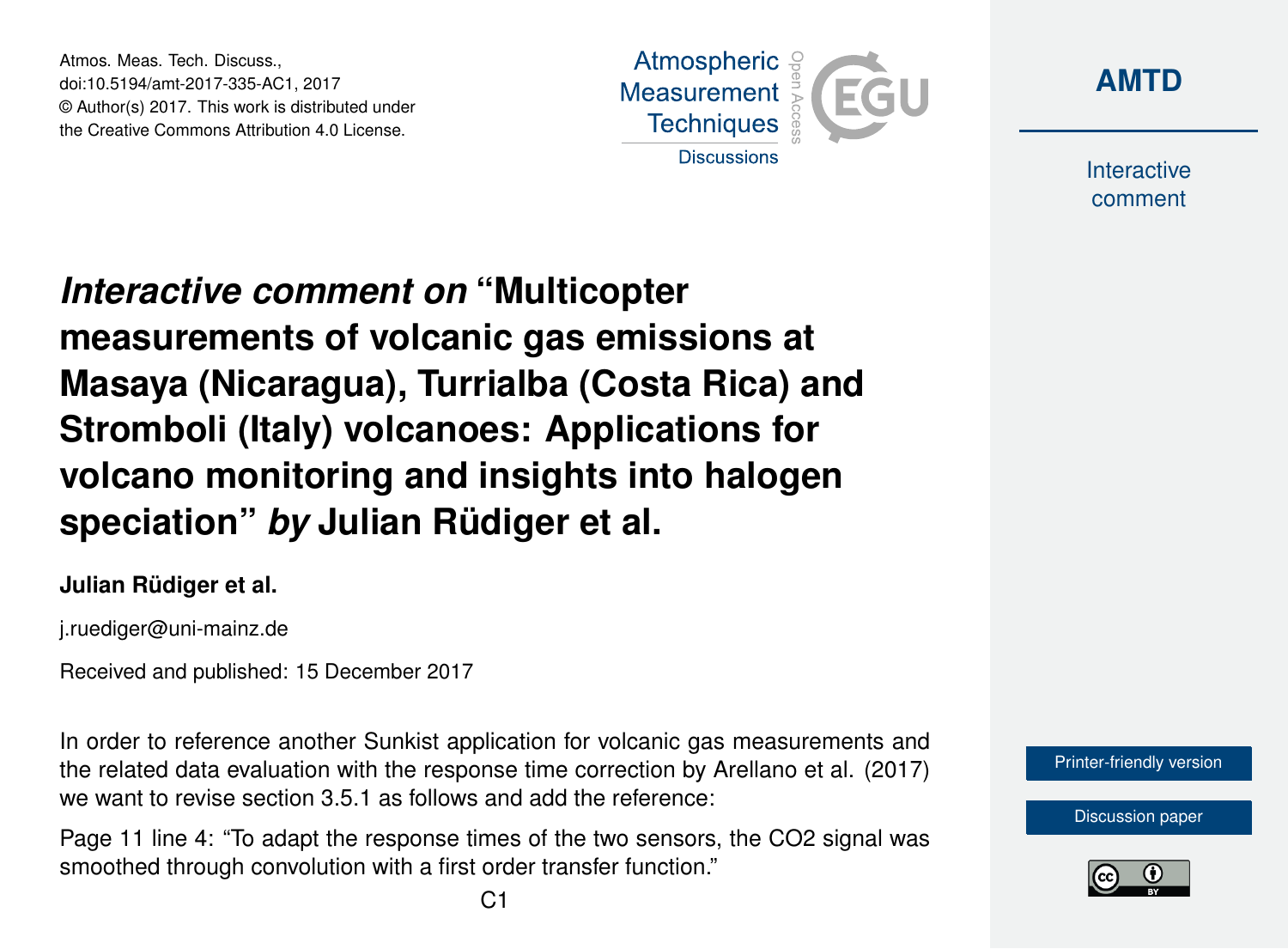Revision: "To adjust the response times of the two sensors, the CO2 signal was smoothed through convolution with a first order transfer function adapted after Arellano et al. (2017), who also applied the Sunkist instrument in gas measurements in Papua New Guinea in 2016."

Figure text Fig. 5 "Figure 5: (a) Example of time series for mixing ratios of SO2 and CO2 (original data in red, resampled data in black), showing discrete gas masses at Stromboli volcano (1st flight on 05th April 2016), (b) Correlation plot for the determination of the relative time response factor for the CO2 gas sensor with a maximum at a relative time response factor of 1.7, (c) CO2 over SO2 mixing ratios, showing the outcome of the resampling of the fast CO2 with a relative time response factor of 1.7 (lower plot), linear regression results CO2/SO2 ratios of  $64 \pm 16$  the first peak and 42  $±$  4 for the second."

Revision: "Figure 5: (a) Example of time series for mixing ratios of SO2 and CO2 (original data in red, resampled data in black), showing discrete gas masses at Stromboli volcano (1st flight on 05th April 2016), (b) Correlation plot for the determination of the relative time response factor for the CO2 gas sensor with a maximum at a relative time response factor of 1.7 (adapted after Arellano et al. (2017)), (c) CO2 over SO2 mixing ratios, showing the outcome of the resampling of the fast CO2 with a relative time response factor of 1.7 (lower plot), linear regression results CO2/SO2 ratios of 64  $\pm$  16 the first peak and  $42 \pm 4$  for the second."

Reference:

Arellano, S., Galle B., Mulina K., Wallius, J., McCormick, B., Salem, L., D'aleo, R., Itikarai I., Tirpitz, L., Bobrowski, N., and Aiuppa, A.: Recent observations of carbon and sulfur gas emissions from Tavurvur, Bagana and Ulawun (Papua New Guinea) with a combination of ground and air-borne direct and remote sensing techniques, Abstract EGU2017-13644 presented at 2017 General Assembly, EGU, Vienna, Austria, 23-28 April.

## **[AMTD](https://www.atmos-meas-tech-discuss.net/)**

Interactive comment

[Printer-friendly version](https://www.atmos-meas-tech-discuss.net/amt-2017-335/amt-2017-335-AC1-print.pdf)

[Discussion paper](https://www.atmos-meas-tech-discuss.net/amt-2017-335)